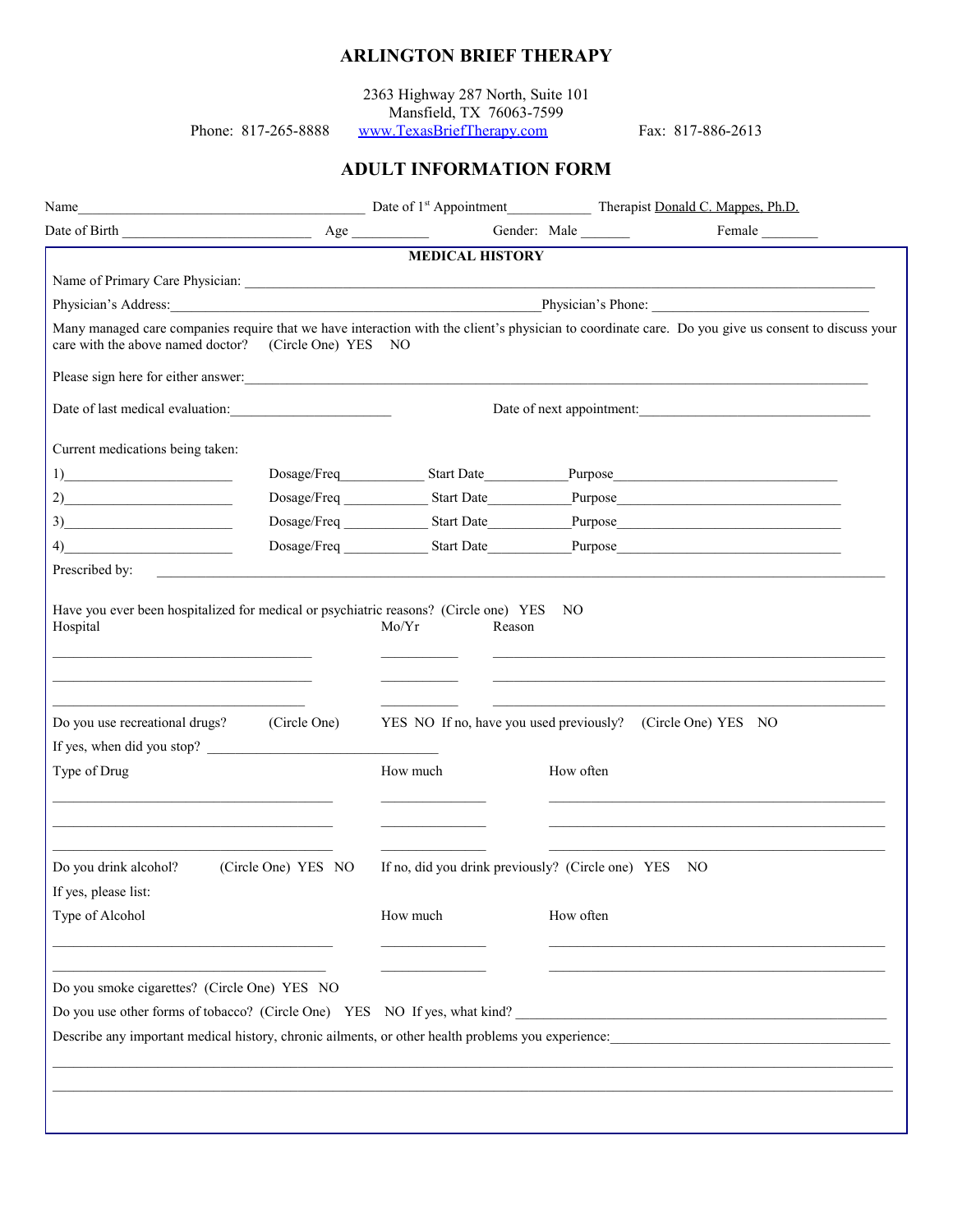Describe any other health problems or important medical history about your immediate family members and close relatives, including chronic ailments:

Do you have any close relatives (father, mother, brother, sister, grandparent) who have experienced depression, anxiety, or other emotional difficulties? Please list:

| <b>SCHOOL AND FAMILY HISTORY</b>                                                                                           |                      |               |                                          |                                                                                                                                                                                                                                      |  |  |
|----------------------------------------------------------------------------------------------------------------------------|----------------------|---------------|------------------------------------------|--------------------------------------------------------------------------------------------------------------------------------------------------------------------------------------------------------------------------------------|--|--|
| Did you experience any developmental, academic or behavior problems as a child or while in school, with peers or teachers? |                      |               |                                          |                                                                                                                                                                                                                                      |  |  |
| (Circle One) YES NO                                                                                                        |                      |               |                                          | If yes, please explain: 100 million and the state of the state of the state of the state of the state of the state of the state of the state of the state of the state of the state of the state of the state of the state of        |  |  |
|                                                                                                                            |                      |               |                                          |                                                                                                                                                                                                                                      |  |  |
|                                                                                                                            |                      |               |                                          | What was the last year of school you completed? If you did not complete high school, please explain:                                                                                                                                 |  |  |
| Please list schools (1) currently attending, (2) last attended, (3) graduated:                                             |                      |               |                                          |                                                                                                                                                                                                                                      |  |  |
|                                                                                                                            |                      |               |                                          | Year(s)                                                                                                                                                                                                                              |  |  |
| $(2)$ School(s)                                                                                                            |                      |               |                                          | Year(s)                                                                                                                                                                                                                              |  |  |
|                                                                                                                            |                      |               |                                          |                                                                                                                                                                                                                                      |  |  |
|                                                                                                                            |                      |               |                                          | How would you describe your current support network? (friends, relatives, etc.):                                                                                                                                                     |  |  |
| Please check all information which applies to your biological parents:                                                     |                      |               |                                          |                                                                                                                                                                                                                                      |  |  |
| <b>MOTHER</b><br>living                                                                                                    |                      | <b>FATHER</b> | living                                   |                                                                                                                                                                                                                                      |  |  |
| deceased<br>married                                                                                                        |                      |               | deceased<br>married                      |                                                                                                                                                                                                                                      |  |  |
| divorced                                                                                                                   |                      |               | divorced                                 |                                                                                                                                                                                                                                      |  |  |
|                                                                                                                            | remarried # of times |               |                                          | remarried # of times                                                                                                                                                                                                                 |  |  |
|                                                                                                                            |                      |               |                                          | Do you consider someone else (step-parent, grandparent, etc.) to be one or both of your "real" parents? If so, whom?                                                                                                                 |  |  |
| Where do your parents live?                                                                                                |                      |               |                                          |                                                                                                                                                                                                                                      |  |  |
|                                                                                                                            |                      |               |                                          | Father <u>and the same of the same of the same of the same of the same of the same of the same of the same of the same of the same of the same of the same of the same of the same of the same of the same of the same of the sa</u> |  |  |
|                                                                                                                            |                      |               |                                          |                                                                                                                                                                                                                                      |  |  |
|                                                                                                                            |                      |               |                                          | Currently: experience and the contract of the contract of the contract of the contract of the contract of the contract of the contract of the contract of the contract of the contract of the contract of the contract of the        |  |  |
|                                                                                                                            |                      |               |                                          |                                                                                                                                                                                                                                      |  |  |
| Currently:                                                                                                                 |                      |               |                                          |                                                                                                                                                                                                                                      |  |  |
|                                                                                                                            |                      |               |                                          |                                                                                                                                                                                                                                      |  |  |
| List first names and ages of brothers $\&$ sisters, including yourself:                                                    |                      |               |                                          |                                                                                                                                                                                                                                      |  |  |
| Name                                                                                                                       | Age                  |               | Relationship (natural, step, half, etc.) |                                                                                                                                                                                                                                      |  |  |
|                                                                                                                            |                      |               |                                          |                                                                                                                                                                                                                                      |  |  |
|                                                                                                                            |                      |               |                                          |                                                                                                                                                                                                                                      |  |  |
|                                                                                                                            |                      |               |                                          |                                                                                                                                                                                                                                      |  |  |
|                                                                                                                            |                      |               |                                          |                                                                                                                                                                                                                                      |  |  |
|                                                                                                                            |                      |               |                                          |                                                                                                                                                                                                                                      |  |  |
|                                                                                                                            |                      |               |                                          |                                                                                                                                                                                                                                      |  |  |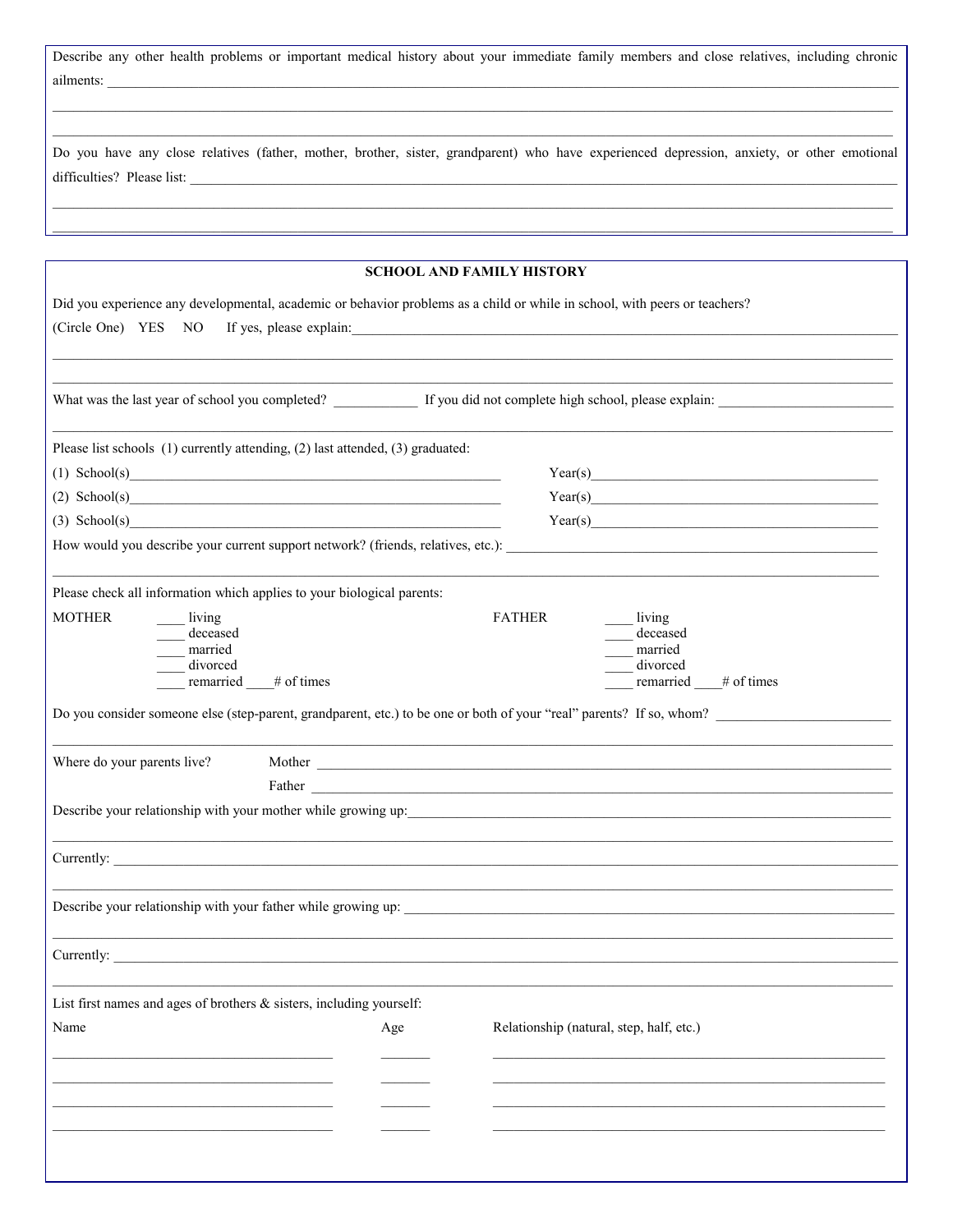Describe any family problems which occurred while growing up relating to: Alcohol/drug abuse:

Sexual/physical/emotional abuse:

| <b>MARITAL HISTORY</b>                                                                   |     |                                           |  |  |  |  |
|------------------------------------------------------------------------------------------|-----|-------------------------------------------|--|--|--|--|
| Marital status: Single/never married Married Separated Divorced Widowed Living w/someone |     |                                           |  |  |  |  |
| If currently married, when were you married? If living w/someone, how long?              |     |                                           |  |  |  |  |
| Please list your children:                                                               |     |                                           |  |  |  |  |
| Name                                                                                     | Age | Relationship (biological/step) Lives with |  |  |  |  |
|                                                                                          |     |                                           |  |  |  |  |
|                                                                                          |     |                                           |  |  |  |  |
|                                                                                          |     |                                           |  |  |  |  |
|                                                                                          |     |                                           |  |  |  |  |

 $\mathcal{L} = \{ \mathcal{L} = \{ \mathcal{L} = \{ \mathcal{L} = \{ \mathcal{L} = \{ \mathcal{L} = \{ \mathcal{L} = \{ \mathcal{L} = \{ \mathcal{L} = \{ \mathcal{L} = \{ \mathcal{L} = \{ \mathcal{L} = \{ \mathcal{L} = \{ \mathcal{L} = \{ \mathcal{L} = \{ \mathcal{L} = \{ \mathcal{L} = \{ \mathcal{L} = \{ \mathcal{L} = \{ \mathcal{L} = \{ \mathcal{L} = \{ \mathcal{L} = \{ \mathcal{L} = \{ \mathcal{L} = \{ \mathcal{$ 

 $\mathcal{L} = \{ \mathcal{L} = \{ \mathcal{L} = \{ \mathcal{L} = \{ \mathcal{L} = \{ \mathcal{L} = \{ \mathcal{L} = \{ \mathcal{L} = \{ \mathcal{L} = \{ \mathcal{L} = \{ \mathcal{L} = \{ \mathcal{L} = \{ \mathcal{L} = \{ \mathcal{L} = \{ \mathcal{L} = \{ \mathcal{L} = \{ \mathcal{L} = \{ \mathcal{L} = \{ \mathcal{L} = \{ \mathcal{L} = \{ \mathcal{L} = \{ \mathcal{L} = \{ \mathcal{L} = \{ \mathcal{L} = \{ \mathcal{$ 

| <b>MENTAL STATUS</b>                                                                                                                                                              |  |  |  |  |  |  |
|-----------------------------------------------------------------------------------------------------------------------------------------------------------------------------------|--|--|--|--|--|--|
| Please check any of the following that describe how you have been feeling lately:                                                                                                 |  |  |  |  |  |  |
| sad anxious depressed frightened guilty angry ashamed a<br>worthless tearful irritable confused extreme ups/downs given jealous<br>aggressive __resentful<br>hopeless<br>helpless |  |  |  |  |  |  |
|                                                                                                                                                                                   |  |  |  |  |  |  |
|                                                                                                                                                                                   |  |  |  |  |  |  |
|                                                                                                                                                                                   |  |  |  |  |  |  |
| Describe your current working environment:                                                                                                                                        |  |  |  |  |  |  |
| Have you had any change in sleeping habits? (Circle One) YES NO Describe:                                                                                                         |  |  |  |  |  |  |
|                                                                                                                                                                                   |  |  |  |  |  |  |
| Have you ever considered suicide in connection to your current problem? (Circle One) YES NO                                                                                       |  |  |  |  |  |  |
| If so, please give a brief description with dates:                                                                                                                                |  |  |  |  |  |  |
| Have you ever considered suicide in the past? (Circle One) YES NO                                                                                                                 |  |  |  |  |  |  |
|                                                                                                                                                                                   |  |  |  |  |  |  |
| Have you attempted suicide recently or in the past? (Circle One) YES NO                                                                                                           |  |  |  |  |  |  |
|                                                                                                                                                                                   |  |  |  |  |  |  |
| Have you had any homicidal thoughts recently or in regard to your current problem? (Circle One) YES NO                                                                            |  |  |  |  |  |  |
| If yes, please explain:                                                                                                                                                           |  |  |  |  |  |  |
| Have you ever considered homicide in the past? (Circle One) YES NO                                                                                                                |  |  |  |  |  |  |
| If yes, please explain:                                                                                                                                                           |  |  |  |  |  |  |
|                                                                                                                                                                                   |  |  |  |  |  |  |